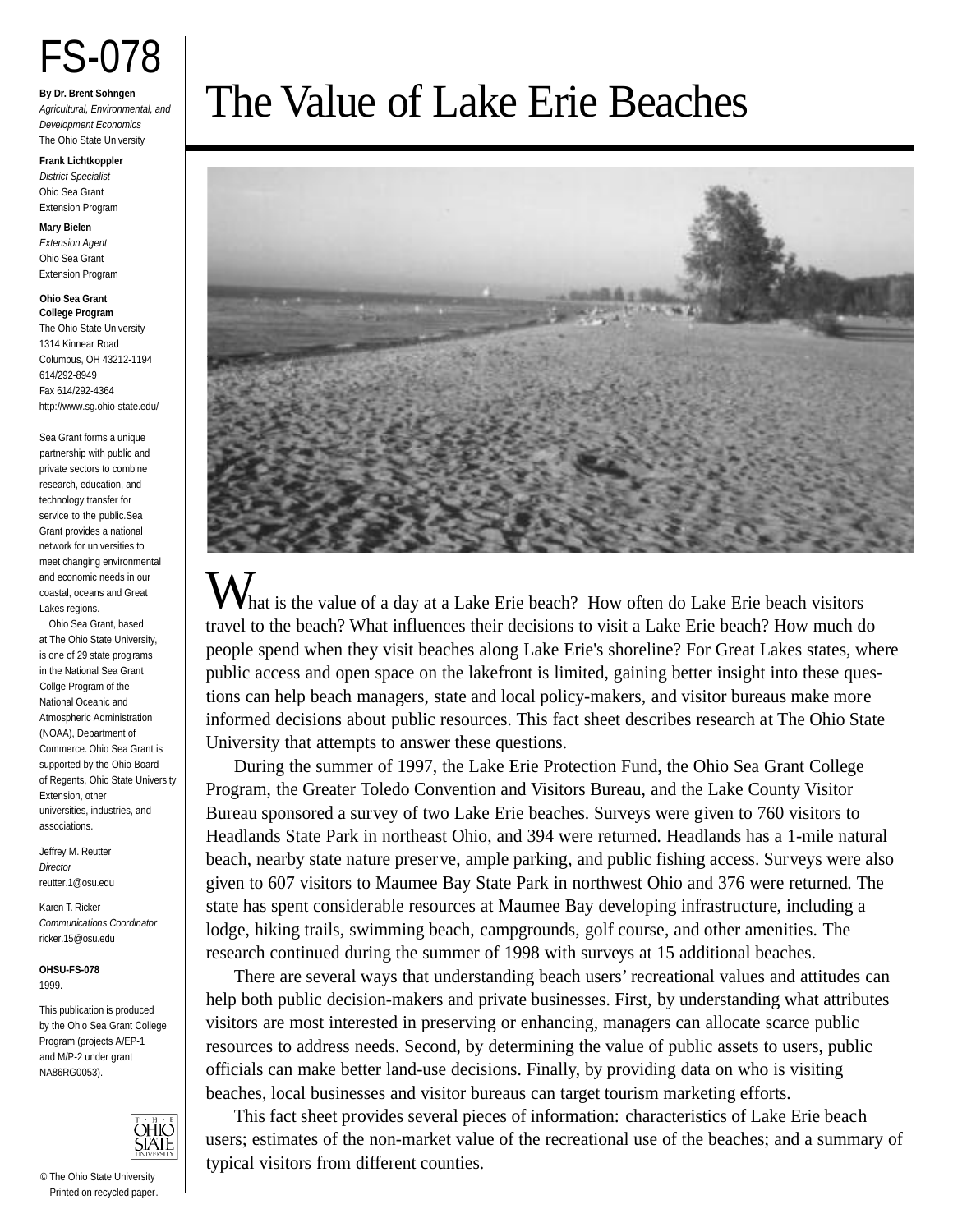# **Characteristics of Visitors to Two Lake Erie Beaches**

The survey allowed us to group visitors into two market segments: single day visitors and multiple day visitors. Multiple day visitors were those on an extended trip that lasted more than one day, and likely had alternative objectives than visiting the beach. A comparison of the average travel distance for visitors on single day trips indicates that Maumee Bay attracts individuals from a wider area than Headlands (Table 1). While Headlands attracts visitors from a more local area, these individuals tend to take more trips than those visiting Maumee Bay.

# **TABLE 1: Summary information beach trips to Headlands and Maumee Bay State Park beaches during the summer of 1997**

|                                                                                                | <b>Single Day Trips</b> |                  |    | <b>Multiple Day Trips</b> |    |           |    |               |  |
|------------------------------------------------------------------------------------------------|-------------------------|------------------|----|---------------------------|----|-----------|----|---------------|--|
| <b>Panel A. Visitation Patterns</b>                                                            |                         | <b>Headlands</b> |    | <b>Maumee</b>             |    | Headlands |    | <b>Maumee</b> |  |
| Trips <sup>1</sup>                                                                             |                         | 345              |    | 230                       |    | 31        |    | 101           |  |
| Average distance traveled to the beach (miles)                                                 |                         | 26               |    | 35                        |    | 175       |    | 86            |  |
| Annual trips to this beach (number of trips)                                                   |                         | 7.9              |    | 6.0                       |    | 3.9       |    | 3.7           |  |
| Percent time on beach                                                                          |                         | 64%              |    | 56%                       |    | 33%       |    | 30%           |  |
| <b>Panel B. Demographic and Economic Variables</b>                                             |                         |                  |    |                           |    |           |    |               |  |
| Average expenditure per trip                                                                   | \$                      | 21               | \$ | 34                        | \$ | 344       | \$ | 213           |  |
| Average annual household income                                                                | \$                      | 49,544           | \$ | 47,168                    | \$ | 53,182    |    | \$52,750      |  |
| Average annual recreational expenditures                                                       | \$                      | 5,052            | \$ | 4,985                     | \$ | 5,282     | \$ | 6,488         |  |
| Panel C. General Beach Attitudes                                                               |                         |                  |    |                           |    |           |    |               |  |
| Water quality affects my decision to go to the beach                                           |                         | 4.14             |    | 4.25                      |    | 4.17      |    | 4.38          |  |
| Beach maintenance affects my decision to go to the beach                                       |                         | 4.38             |    | 4.50                      |    | 4.30      |    | 4.47          |  |
| Beach cleanliness affects my decision to go to the beach                                       |                         | 4.55             |    | 4.59                      |    | 4.39      |    | 4.66          |  |
| Congestion affects my decision to go to the beach                                              |                         | 3.77             |    | 3.86                      |    | 3.87      |    | 3.85          |  |
| Beach facilities affects my decision to go to the beach                                        |                         | 4.04             |    | 4.26                      |    | 3.91      |    | 4.09          |  |
| Lake Erie water quality affects my decision to go to the beach                                 |                         | 3.47             |    | 3.36                      |    | 4.22      |    | 3.40          |  |
| <sup>1</sup> Of the visitors surveyed, 47% responded at Headlands and 54% responded at Maumee. |                         |                  |    |                           |    |           |    |               |  |

<sup>2</sup>The averages reported are based on the number of survey respondents.

Scale ranged from  $1 =$  strongly disagree to  $5 =$  strongly agree.

The results also suggest that visitors to Headlands tend to spend more of their time on the beach than those at Maumee Bay. This makes sense because Maumee Bay is more developed than Headlands, and it has a wider variety of alternative activities for visitors. Despite this, visitors are spending more than 50% of their time on the beach in each case.

Interestingly, the results are reversed for multiple day trips and could be attributed to the fact that Maumee Bay serves as an attraction in and of itself. With a campground and resort for individuals to stay the night, as well as the other recreational activities, visitors can plan to spend more than one day at Maumee Bay itself. Alternatively, Headlands is near Cleveland and other attractions in northeastern Ohio. Multiple day visitors to Headlands visit the beach on a side trip as part of a more extended visit to northeastern Ohio. Most multiple day visitors to Headlands do not list the beach as their primary reason for visiting the region.

Expenditures for single day trips are relatively modest, as they range from \$21 per trip for Headlands to \$34 per trip for Maumee Bay. Nevertheless, individuals spend only 26-30% of these dollars on travel expenses, with the rest going to the local economy. In 1996, the

Ohio Department of Natural Resources estimated that there were 1.4 million visitors to each beach. Accounting only for single day beach users, expenditures in local economies near the beaches could amount to \$6.2 million at Maumee Bay, and \$3.3 million at Headlands.

Average household income for visitors to the two beaches is relatively high ranging from \$47,000 to \$50,000 a year. Median income for visitors to both beaches is slightly lower at \$45,000 per household (the median is the half-way point between the highest and lowest income levels). Comparatively, Ohio's median household income in 1997 was \$35,493 (U.S. Bureau of the Census, 1998). Data obtained from the 1990 U.S. Census suggests that median household income for the regions with visitors to Headlands was approximately \$32,000, and median family income was approximately \$38,000. Median household income for the regions with visitors to Maumee Bay in 1989 was approximately \$31,000, and median family income was approximately \$38,000. Visitors in this survey have higher income than the general populations from which they were drawn.

The results indicate that visitors tend to spend nearly 10% of their income on recreation in any given year. Of annual recreational expenditures, 3% to 5% are budgeted for single day beach visits. This suggests that visitors spend a relatively small proportion of their household income on beach visits, generally less than 1%. However, when these expenditures are totalled over the large number of visitors going to beaches each year, the effect on a local community can be large.

Questions about beach attitudes suggest that beach visitors are most interested in beach cleanliness and maintenance, with water quality appearing to play a relatively strong role as well. Given that beach closings have become more prominent in recent years, it is surprising that water quality is not more important for visitors.

The last survey question asks about Lake Erie water quality in general, and the respondents suggest that this consideration has a relatively small effect on their decision to go to a beach. A potential explanation for why the first and last questions in panel C of Table 1 differ is that beach visitors are generally satisfied with water quality in Lake Erie, but they may be concerned about water quality at the particular beach they are visiting.

The full set of results for this survey are found in a companion document *Summary of 1997 Survey of Lake Erie Beach Users* (contact lead author for a copy) or at the following website: *http://www-agecon.ag.ohiostate.edu/Faculty/bsohngen/beach/ beachin.htm*

## **Two Components of Economic Value**

There are many aspects of the value of a public asset, such as a beach. One component, often called "economic impacts," represents the value of dollars spent in the local economy by visitors to the beach. Economic impacts measure how visitors from distant locations who access the beach affect local businesses, such as restaurants and other service industries. The direct effects of these impacts for single day visitors to the beach were measured as \$6.2 million per year for Maumee Bay and \$3.3 million for Headlands (discussed above).

A very different component of value, however, is the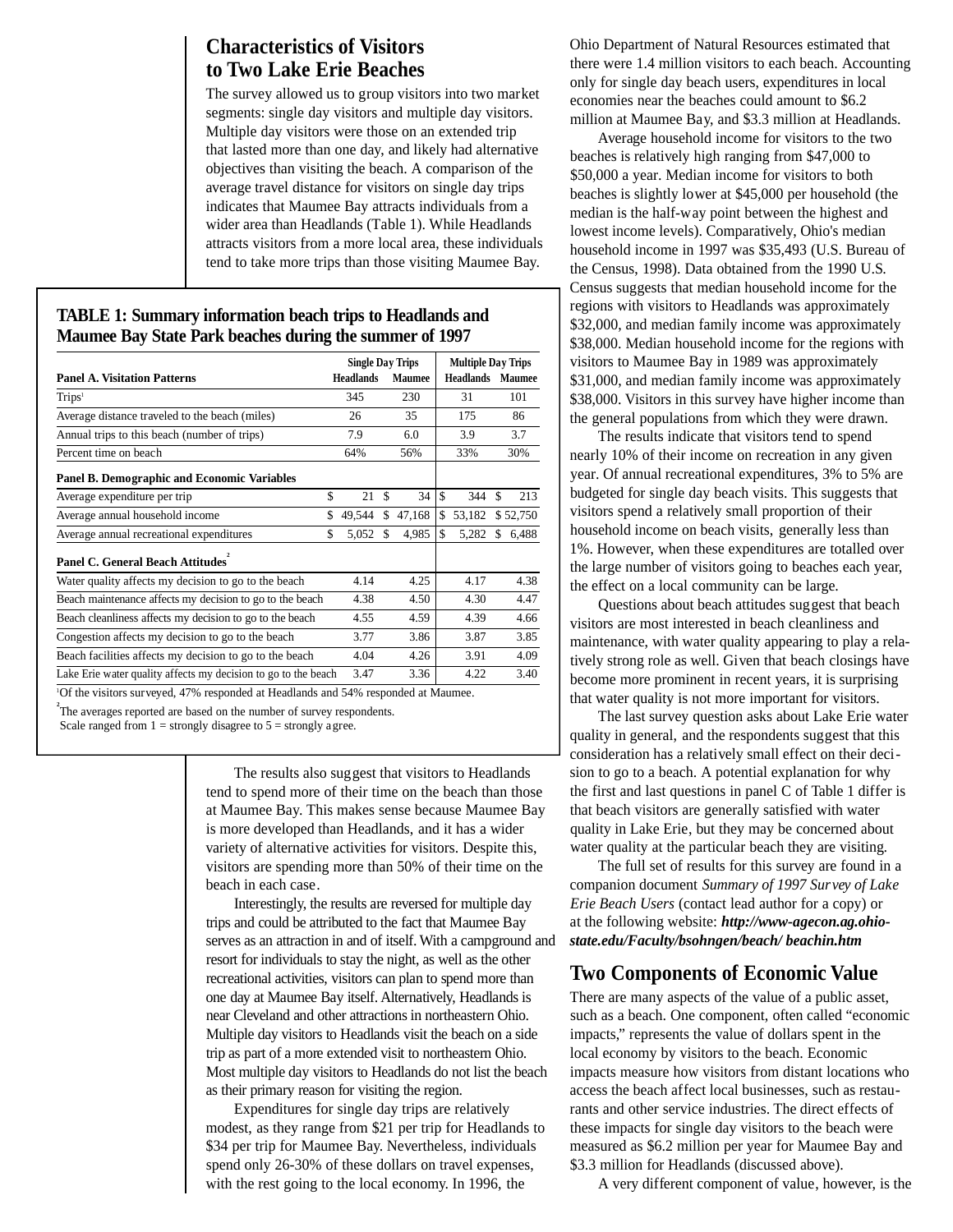"value of the satisfaction" obtained by individuals who are visiting the beach. Understanding whether this value is high or low for a beach can help policy makers compare the use of public lands in one activity, such as beaches, versus another activity, such as marinas or dock space. Public resources should flow to uses that bring in the highest value of satisfaction to users.

Measuring the value of satisfaction is more difficult than measuring economic impacts because beaches are provided free for the consuming public. There are no readily available measures of price to determine how valuable trips are to people who take them. Nevertheless, economists have developed techniques to allow us to estimate this value based on the time and transportation costs associated with visiting a beach. These techniques, called the travel cost model, are grounded in well established economic theory. They have been used widely to estimate the value of public resources, beaches, for which prices are not set in the traditional buyer and seller market.

These values are distinctly different from the economic impacts discussed above. The economy near the beach obtains the economic impacts, but the consuming public who uses the beach obtains the value of satisfaction. The consuming public may be individuals who live in distant locations. Most importantly, these individuals both spend money in the local economy when they travel to a beach, but they also obtain satisfaction in return. Capturing both economic impacts and the value of satisfaction provides a more complete picture of the value of the public beach.

# **The Value of Satisfaction for Single Day Beach Visits**

Using the distance people in our sample travel to the beach, along with information on the number of trips they take each year and their income, we determine that the value of a single day trip to Headlands State Park Beach ranges from \$14.20 to \$16.88 per trip. This suggests that single day trips may be near \$15.50 per trip. Similar estimates from Maumee Bay revealed that the value of a single day trip ranges from \$24.67 to \$26.63, for an average of approximately \$25.60.

Trips to Maumee are more valuable than trips to Headlands. One reason is that Maumee Bay is a relatively unique resource in the northwestern part of the State of Ohio. There are few close substitutes nearby, and our surveys indicate that visitors perceive that it is well maintained. While Headlands has one of the longest stretches of natural beach in the State of Ohio, it is not an entirely unique resource in the northeastern part of the state. There are more beaches near Headlands that can act as substitutes.

There are also a wide variety of alternative recreational opportunities at Maumee Bay. These alternative opportunities for recreation enhance the attractiveness of this beach for visitors from long distances. Longer trips are positively related to the estimates of value determined by the techniques used in this study.

These estimates can provide helpful information. Of the 1.4 million visitors to each state park during the year, approximately 53% are involved in general day

use at Maumee Bay, and 17% swim at the beach. At Headlands, approximately 83% of visitors are involved in general day use, and 16% swim at the beach.

Using the visitors who swim at the beach as an estimate of the total number of annual single day visits to the beach itself, we can derive an estimate of the annual value of day trips to each beach. At Maumee Bay there are approximately 238,000 beach users during summer months, while at Headlands, there are 224,000 beach users. Using an estimate of the value of satisfaction for single day trips of \$25.60 per trip for Maumee, and \$15.50 per trip for Headlands, the annual value of single day beach trips to Maumee Bay is \$6.1 million, and to Headlands it is \$3.5 million.

Table 2 shows how the value of satisfaction compares to the economic impacts described earlier. Interestingly, the value of satisfaction from visiting beaches is as high as the economic impacts for these two examples—this makes sense. While it is important for local communities to recognize that public land in beaches can help local community economics through the money visitors spend, it is also important for them to recognize that the value of a beach involves more than just economic impacts. Beaches that do not provide as much satisfaction are likely to have smaller economic impacts as well.

# **Using the Data and Results**

# **TABLE 2: Two components of the value of single day beach visits: Economic Impacts and the Value of Satisfaction**

#### **(millions per year)**

|                  | <b>Economic Impacts</b> | <b>Value of Satisfaction</b> |
|------------------|-------------------------|------------------------------|
| Maumee Bay       | \$6.2                   | \$6.1                        |
| <b>Headlands</b> | \$ 3.3                  | \$3.5                        |

One can use these estimates to determine the value of an acre of public beach access. To do this, we begin by assuming that visitation rates remain stable in the future, and that the appropriate interest rate is 7%. Capitalizing the annual value of single day beach visits to determine the present value of the public asset, we find that the total value of Maumee Bay is \$87 million, and the total value of Headlands is \$50 million.

These estimates can be used to determine the value of an acre of public lakefront beach access in recreation. Maumee Bay has 15.8 acres of beach along 2,600 linear feet of beach, so that the public value per acre is \$5.5 million. On the other hand, Headlands has 21.5 acres of beach along 4,600 linear feet of lake frontage, so that the public value per acre is \$2.3 million. In the city of Mentor, recent land sales of property with lake frontage range from \$24,000 to \$29,000 per acre. Not surprisingly, the value of land as a public recreational site is much higher than the value of land as a private entity. This arises because there are relatively few acres of beachfront that are open to the public. Beaches are scarce, and therefore highly valuable in terms of recreation.

The data can also be used to develop profiles of